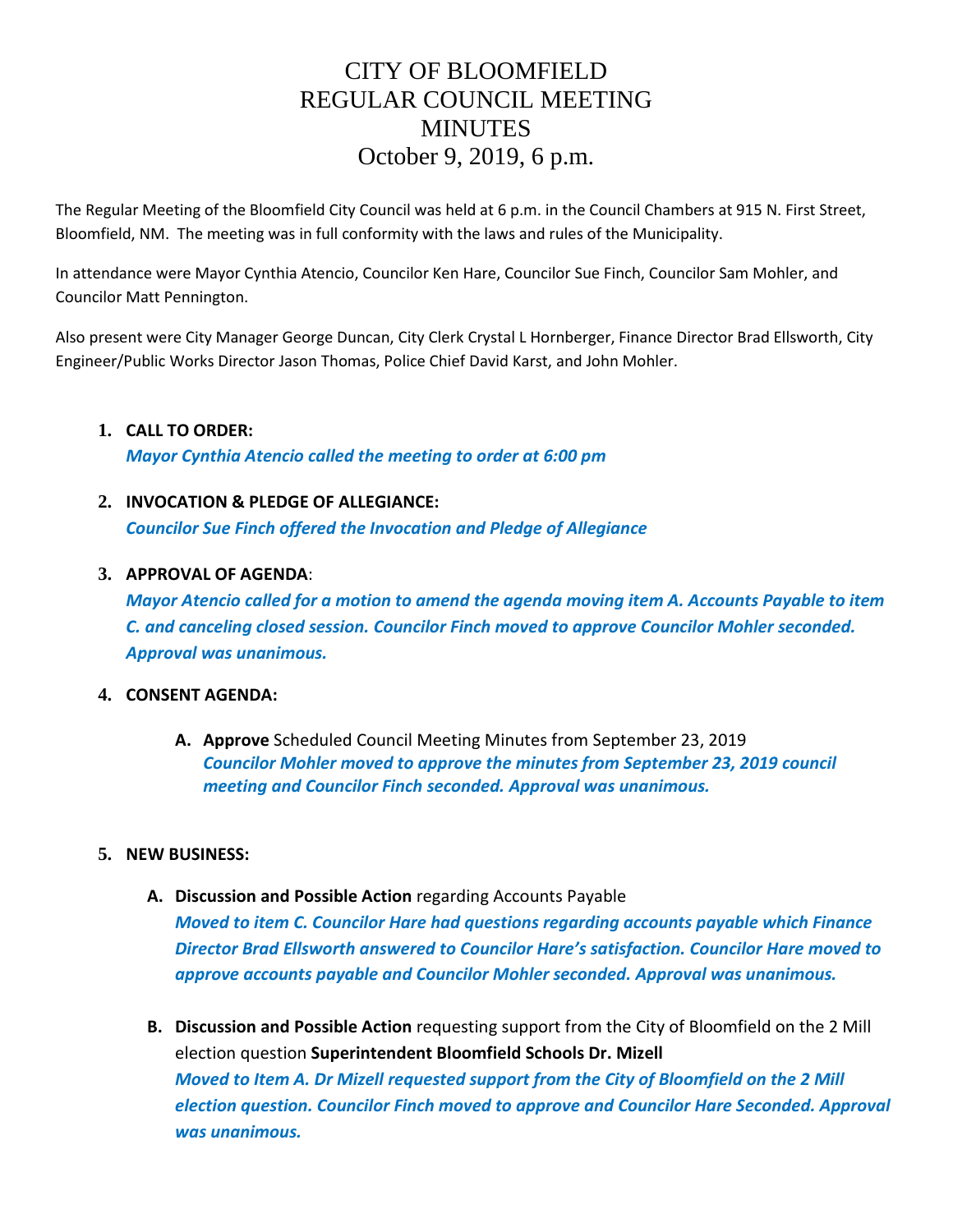- **C. Discussion** with Scott Scanland **Mayor Cynthia Atencio** *Item Moved to B. Mayor Atencio introduced Scott Scanland. Mr. Scanland explained his role as a lobbyist and stood for questions, which he answered.*
- **D. Discussion and Possible Action** to approve an agreement with San Juan County regarding Senior Services **City Manager George Duncan** *City Manager George Duncan requested approval of an agreement with San Juan County regarding Senior Services. Councilor Finch moved to approve, and Councilor Pennington seconded. Approval was unanimous.*
- **E. Discussion and Possible Action** to approve a contract with San Juan County regarding Library Services **City Manager George Duncan** *City Manager George Duncan requested approval of a contract with San Juan County regarding Library services. Councilor Pennington moved to approve, and Councilor Finch seconded. Approval was unanimous.*
- **F. Discussion and Possible Action** to Adopt **Ordinance 483 regarding Stand by Pay** an Ordinance Amending Ordinance NO. 429, Dated May 26, 2009, and Ordinance NO. 473, relating to adoption of the City of Bloomfield Employee Handbook **City Manager George Duncan** *City Manager George Duncan requested approval to adopt Ordinance 483 regarding Stand by Pay an Ordinance Amending Ordinance NO. 429, Dated May 26, 2009, and Ordinance NO. 473, relating to adoption of the City of Bloomfield Employee Handbook. Councilor Mohler moved to approve and Councilor Finch seconded. Approval was unanimous.*
- **G. Discussion and Possible Action** to approve a grant agreement with the New Mexico Department of Aging and Long-Term Services Fund 89200 Capital Appropriation Project to purchase and install meals equipment at the Senior Center. **Finance Director Brad Ellsworth** *Finance Director Brad Ellsworth requested approval of a grant agreement with the New Mexico Department of Aging and Long-Term Services Fund 89200 Capital Appropriation Project to purchase and install meals equipment at the Senior Center. Councilor Finch moved to approve, and Councilor Hare seconded. Approval was unanimous.*
- **H. Discussion and Possible Action** to post intent to adopt **Ordinance 484** Authorizing the City of Bloomfield to enter into a loan agreement with the **New Mexico Environment Department** for the purpose of obtaining project loan funds in the principal amount of \$7,650,000 plus 1.2% accrued interest; and loan subsidy grant funds in the amount of \$3,350,000 for a total funded amount of \$11,000,000. **City Engineer Jason Thomas**

*City Engineer Jason Thomas requested approval to post intent to adopt Ordinance 484 - Authorizing the City of Bloomfield to enter into a loan agreement with the New Mexico Environment Department for the purpose of obtaining project loan funds in the principal amount of \$7,650,000 plus 1.2% accrued interest; and loan subsidy grant funds in the*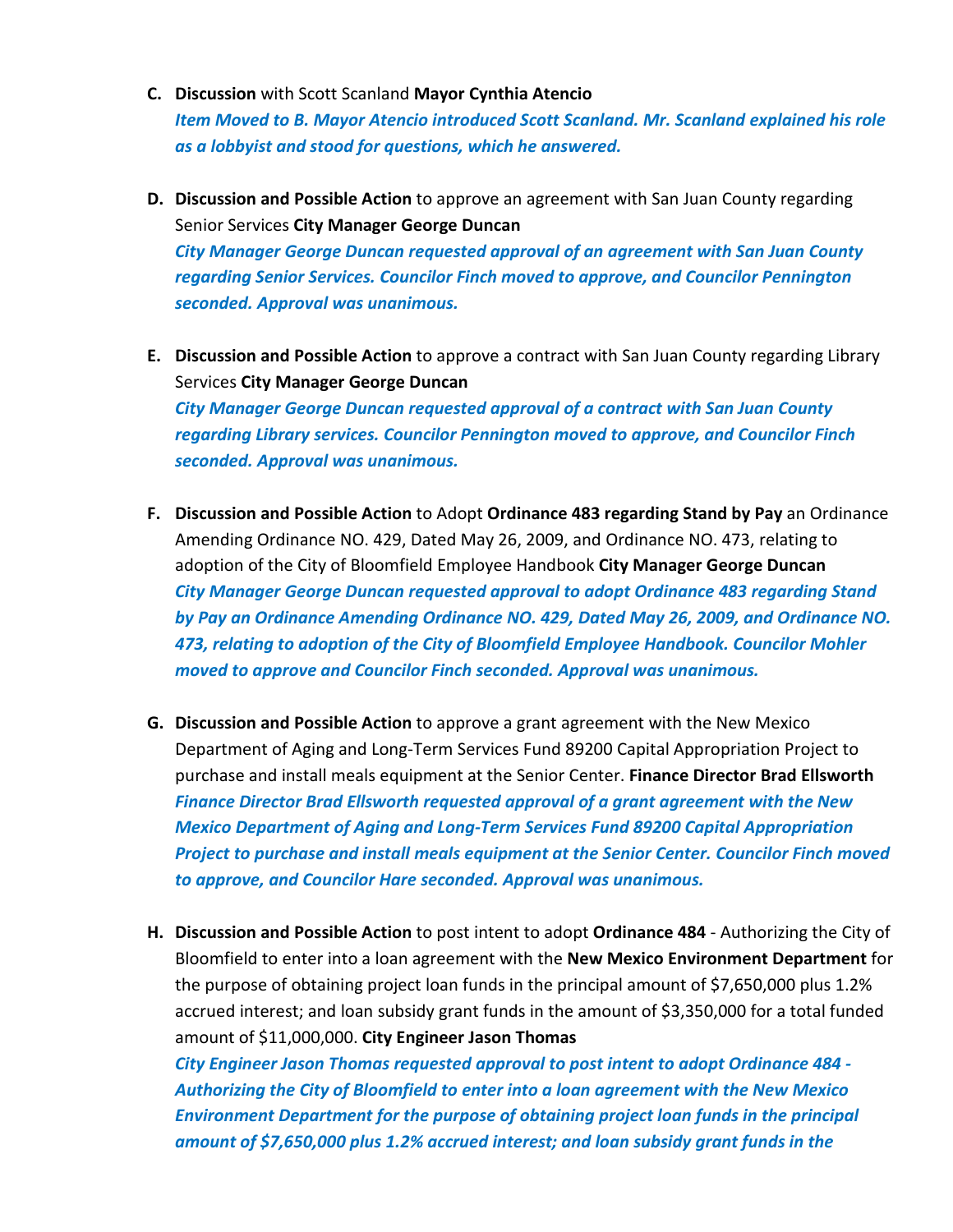*amount of \$3,350,000 for a total funded amount of \$11,000,000. Councilor Mohler moved to approve and Councilor Finch seconded. Approval was unanimous.* 

**I. Discussion and possible Action** to approve **Resolution 2019-19** authorizing the assignment of authorized officers and agents for the **New Mexico Environment Department loan agreement**. **City Engineer Jason Thomas.**

*City Engineer Jason Thomas requested approval of Resolution 2019-19 authorizing the assignment of authorized officers and agents for the New Mexico Environment Department loan agreement. Councilor Pennington moved to approve, and Councilor Finch seconded. Approval was unanimous.*

**J. Discussion and Possible Action** to approve **Resolution 2019-20** for the Second Amendment to the NMDOT LGRF Cooperative Agreement CN L500326. This Amendment is necessary to extend the agreement for a Pavement Preservation Project for one year. **City Engineer Jason Thomas**

*City Engineer Jason Thomas requested approval of Resolution 2019-20 for the Second Amendment to the NMDOT LGRF Cooperative Agreement CN L500326. This Amendment is necessary to extend the agreement for a Pavement Preservation Project for one year. Councilor Finch moved to approve and Councilor Pennington seconded. Approval was unanimous.* 

**K. Discussion and Possible Action** to execute a Letter of Intent to enter into a Design-Build Contract with FacilityBUILD, Inc. for the Senior Center HVAC Upgrade Project. **City Engineer Jason Thomas**

*City Engineer Jason Thomas requested approval to execute a Letter of Intent to enter into a Design-Build Contract with FacilityBUILD, Inc. for the Senior Center HVAC Upgrade Project. Councilor Mohler moved to approve and Councilor Finch seconded. Approval was unanimous.*

- **6. UNFINISHED BUSINESS:** 
	- **None**

*There was no unfinished business.* 

- **7. PUBLIC INPUT** (*Limited to five [5] minutes per person*)**:**
	- **A. Comments** from the Public *Amy with the Bloomfield Chamber invited everyone to Business After Hours on Wednesday October 16, 2019 from 6:00-7:30***.**
	- **B. Comments** from Department Heads and/or Council *Chief Karst thanked the council and the Mayor for approving the departments purchase of a new police vehicle. Made comments in reference to the P Card program***.** *All department head present supported the program***.**